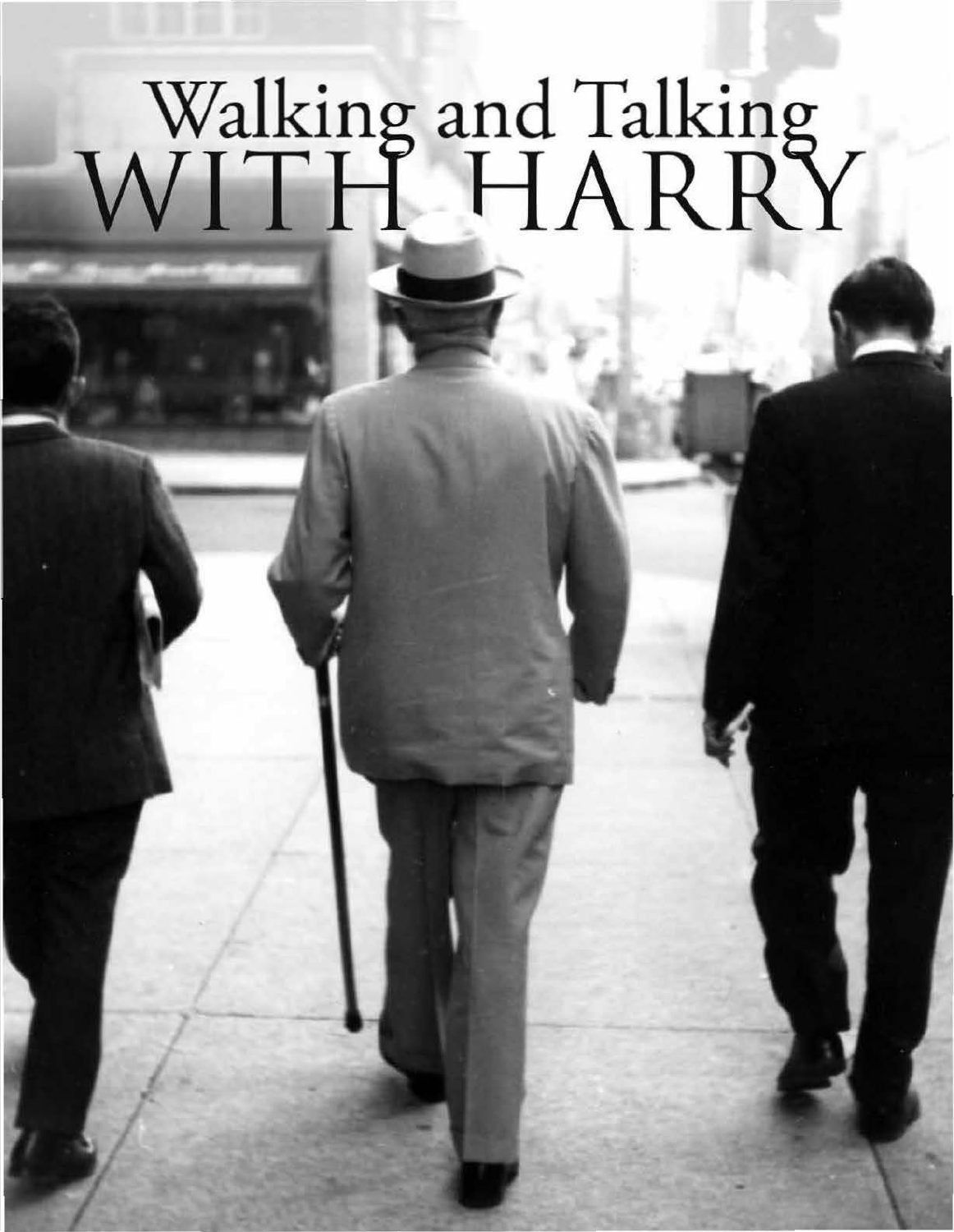*arlier this year, the Harry S. Truman Library and Museum in Independence, Missouri, received for its holdings a manuscript from Caryl Lee Fisher of New York City. It was written by her late father, Leonard G. Rubin, who took long walks with former President Truman in the 1950s and 1960s, when the 33rd President and his wife visited their daughter, Margaret Daniel, and her family in New York City. E*

*Although the library knew of the walks in New York, it never had any account of them. Samuel Rushay, supervisory archivist at the Truman Library, said there are records in the library's holdings that clearly indicate that Truman and Rubin walked together regularly in New York City during Truman's post-presidency.*

*Rubin first met Truman shortly after Truman left office and returned to Missouri. In those days, former Presidents received no Secret Service protection and only a modest amount for office expenses. Truman himself was not wealthy compared to other ex-Presidents and could not afford the fancy surroundings his successors enjoy.*

*Most of the opinions Truman expressed in the walks have since been incorporated into biographies and Truman's own memoirs. A few others are excerpted here.*

*Leonard Rubin found Harry S. Truman to be cordial, down-toearth, and an interesting walking companion.*



By Leonard G. Rubin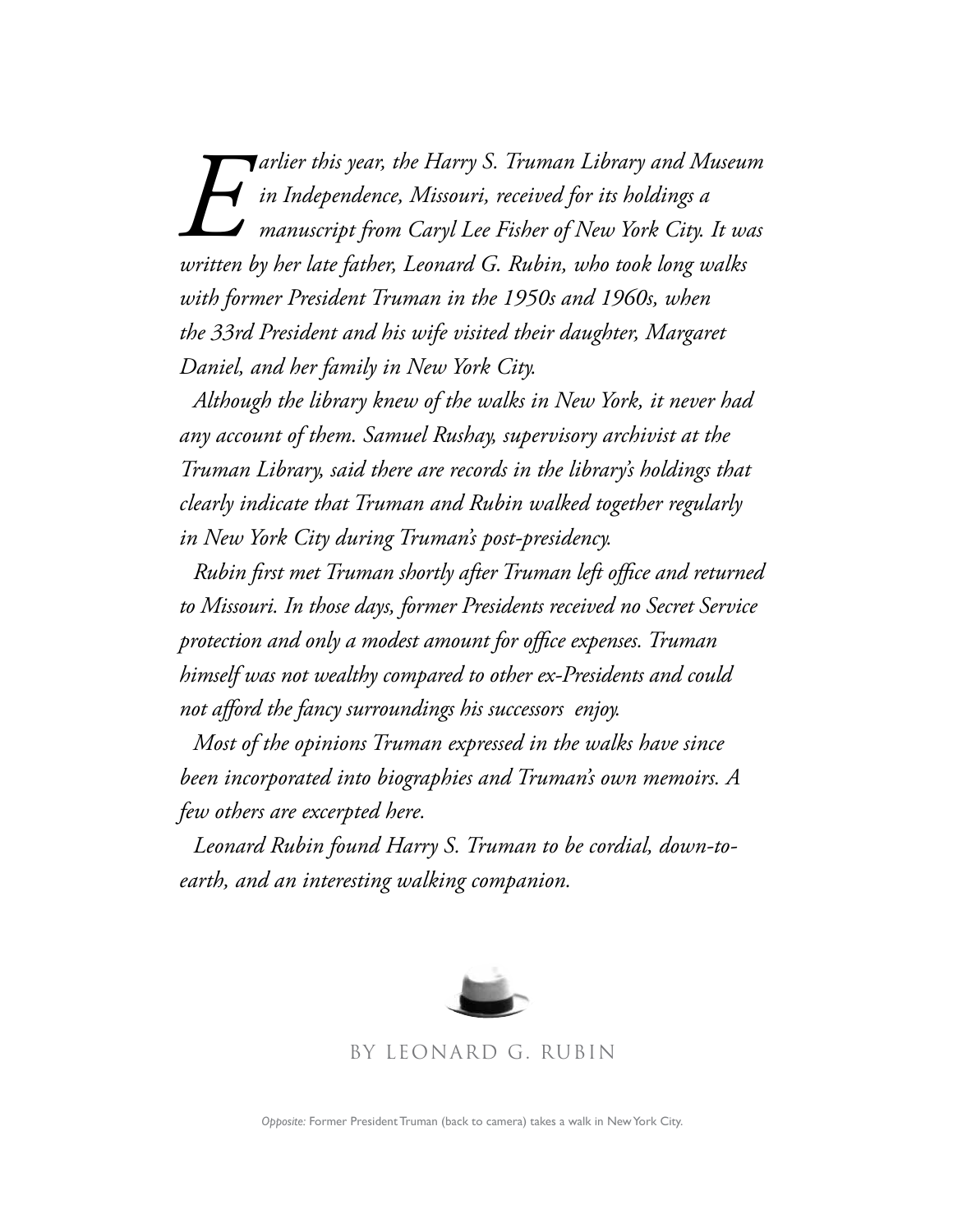*"Sometimes, until you get out in the world you have only the ideas circulated around the place where you grew up. A large number of people in Missouri were sympathizers with the South. . . . It was only when I was in the Army and went to Europe that I saw a fairer picture of the blacks in the U.S. As President, I did my best to change their status and help reduce discrimination. Sometimes, when I think about this subject, I regret that I didn't do more."*

—HARRY S. TRUMAN to Leonard G. Rubin on civil rights.



Former President Harry Truman, emerging from his New York hotel, is asked for a comment on the third anniversary of his firing of Gen. Douglas MacArthur. The author of this article, Leonard G. Rubin, is at left, waiting to take a walk with Truman.

My remarkable experiences with President Harry S. Truman began on a spring day in 1953 when I was in Kansas City, Missouri, on a business trip. I had a 9 a.m. appointment with some top executives that concluded quickly by 9:45. My flight back to New York City was not scheduled to depart until 2:30 that afternoon. Therefore, I had several hours to kill between 10 a.m. and early afternoon in Kansas City.

 I wasn't really sure that sightseeing in Kansas City would be very exciting; however, I hailed a taxi and told the driver to take me to the then-famous Muehlebach Hotel. Then I remembered reading in a news magazine that since Eisenhower had been elected, former President Truman had moved back to Independence, Missouri, and was driven into his Kansas City office each weekday morning.

I asked the driver if he knew where Mr. Truman had his office. Luckily, the driver knew and took me to the Federal Reserve Building. I had always admired President Truman and figured that I had nothing to lose by stopping by, seeing if he was in, leaving a business card or maybe a note and possibly be lucky enough to introduce myself and shake hands. If he wasn't there, I could always sightsee or go to a movie.

 I entered the Federal Reserve building and looked at the directory board on the main floor. There was a simple entry listing "Truman, Harry S. 11th floor." In this old building, all of the offices had frosted glass door panels with the name of the company or person in black letters on the glass panel. I opened the door marked "Harry S. Truman" and entered a very ordinary office with a small reception area and a receptionist seated at a desk facing the entrance door.

I approached her with my business card in hand and said, "Is Mr. Truman in? I don't have an appointment." The receptionist took my card and went down a hallway that had three offices on each side and a larger double office door at the end of the hallway.

 I remember thinking how very unpretentious everything was. It could have been the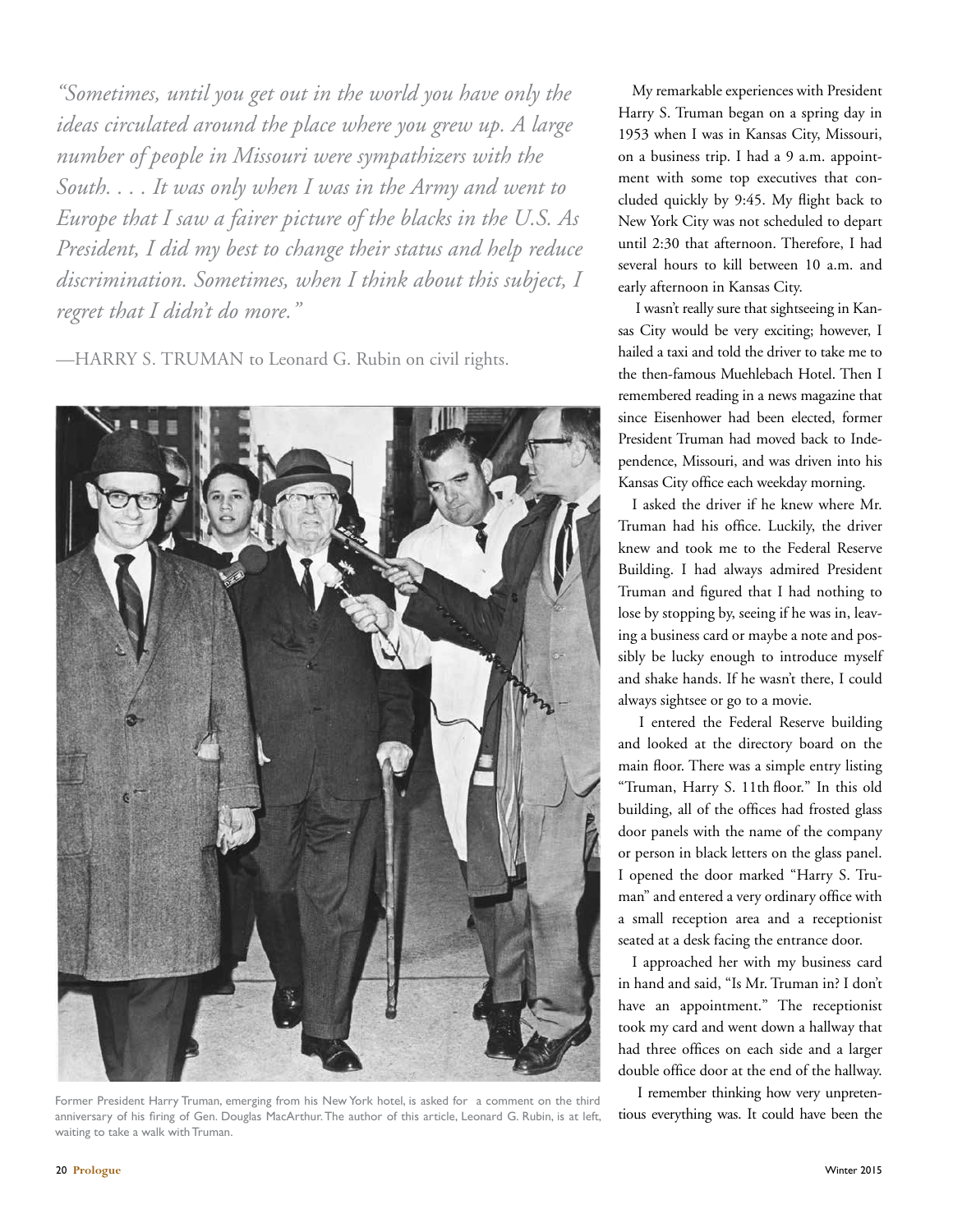office of any small business establishment or law firm. The fact that it was located in the Federal Reserve Building meant that it would not cost the government any rent or use any of the allowance given to ex-Presidents for office space. [In those days, ex-Presidents received no pension, and Truman received only a \$112.56 a month military pension until Congress passed the Former Presidents Act of 1958, which provided a presidential pension. He also had no Secret Service protection until the assassination of President Kennedy.]

## **Truman Begins Visit with Insights Into Lincoln's Gettysburg Address**

In keeping with his reputation, Mr. Truman was frugal about spending government funds, even when he was no longer in office. As a senator, during the war, he had saved the government hundreds of millions of dollars by heading a committee that reviewed defense contracts.

 Looking to my left, I watched as the receptionist knocked on the door of the double office at the end of the hallway, entered and stepped out of sight. A moment later, Mr. Truman stepped out of his office and, seeing me looking in that direction, motioned for me to come in.

I couldn't believe my luck that, not only was President Truman there at that particular time, but he was also willing to see me. I thought that he would probably give me a few minutes and send me on my way. Since I had asked to see him, I needed to think of an opening remark that would explain my visit.

 It has been observed by historians that often after a new President is elected, the media and the public find fault with the outgoing President and make comments about all of the things the outgoing President should have done or not done while in office. Being an avid student of American history, I remembered reading that for years after the end of their terms, Abraham Lincoln, Theodore Roosevelt, Woodrow Wilson, and others were severely criticized for all of their "mistakes."

Therefore, my opening remark was "Thank you for seeing me, Mr. Truman. I wanted to tell you that I am certain that historians will treat you much better than your contemporaries."

 To my surprise, Truman's instant reply was "Did you know that many comments and reports about Lincoln's Gettysburg Address were extremely uncomplimentary and insulting?"

I replied that although I owned and had read all six volumes of Carl Sandburg's great biography of Abraham Lincoln, I did not recall any particular comments about the famous speech. Mr. Truman said, "When you get home, look it up and you will be surprised about what you read." Later, when I looked at the passages that Truman had referred to, I appreciated what a brilliant response he had made to my opening remark.

Next, we began talking about U.S. history, Presidents, and what made them great. An hour went by, which, at the time, seemed like a few minutes. Another hour went by. I was fascinated by Mr. Truman's knowledge of American history. I knew that he had not graduated from college.



Then-Senator Harry S. Truman, an avid reader of history, in his Senate office about 1940.

*"When people talk about my political career, they always seem to say that I was an important part of the 'Pendergast Machine.' My own honest evaluation of my position was as a pip-squeak, little-known person who tried and did an honest job as an obscure judge [county commissioner]."*

—TRUMAN TO RUBIN on charges that as a U.S. senator, he was a puppet of the corrupt Pendergast machine in Kansas City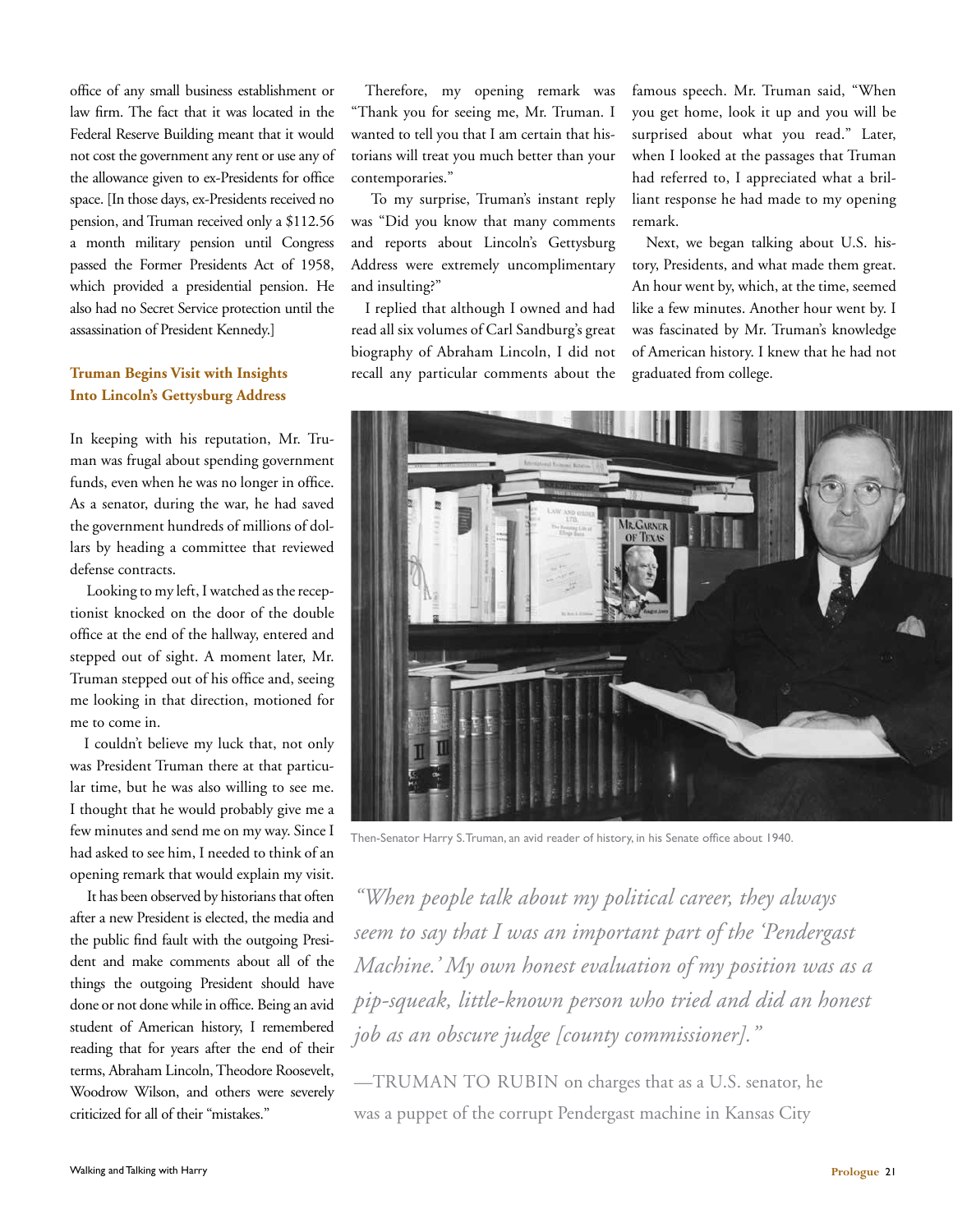

President Truman reads on the Truman Balcony of the White House in 1952.

## **Impromptu Visit Ends with Invitation To Join Truman in New York Walks**

However, this two-hour conversation changed my entire image of former President Truman, whom, until that point, I had believed to be an intelligent, self-taught individual. Mr. Truman stunned me with his knowledge of American history, past Presidents, and his understanding of the details of congressional legislation.

For example, he was an expert on every detail concerning the Missouri Compromise (States admitted to the union after 1820 would be admitted in pairs, one slave and one free to maintain the balance). He knew the exact statutes in the law books concerning this matter, including the names of the legislators involved. He also had a complete understanding of the impact of the Missouri Compromise on the states admitted to the union after 1820, especially during the Civil War years.

Truman had an excellent memory and often remembered small details about topics

that interested him in the areas of economics, sociology, and education. After our chat, I believed that he could have easily been the chairman of the American History Department at Harvard University! At that point, I concluded that the opening remark that I had agonized over had been the perfect one to touch off our discussion.

 Finally, Mr. Truman glanced at his watch and said, "We will have to end this interesting conversation. The 'boss' will be expecting me."

I knew that he was referring to his wife, Bess, with whom he had lunch every day at their home in Independence. As we left his office together, he asked me, "Can I give you a lift?" I replied, "No thank you. I like to walk, and my hotel is just a short distance away."

We walked out of the office, followed by the man assigned to guard the ex-President. Truman commented, "You like to walk? I come to New York from time to time to visit my daughter. She. . . lives on the east side of Manhattan. I'll have my secretary drop you a line and tell you the next time I am in town. I stay at the Carlyle Hotel, and you can come over and we'll walk and talk again."

 I was flattered by Truman's interest in continuing our discussions. I told him that I owned the biography of him written by Hillman. "If I had known that I was going to see you, I would have brought it along for you to autograph," I said. Truman replied, "Send it to me. I'll sign it and send it back to you."

We reached the street where his car and driver were waiting. He shook my hand and said, "I'll see you in New York," got in his car with the guard, who sat with the driver and drove back to Independence.

# **Several Months Pass; A Postcard Arrives**

I returned to New York, doubting that a man as busy as a former President of the

*"Franklin Roosevelt and George Marshall made a great choice in appointing him Supreme Allied Commander during World War II. He had to get along with the Allied heads of state as well as their military leaders. . . . [As President,] he deliberately believed that a low profile for himself and the U.S. government would suit the times."*

—TRUMAN TO RUBIN on Dwight D. Eisenhower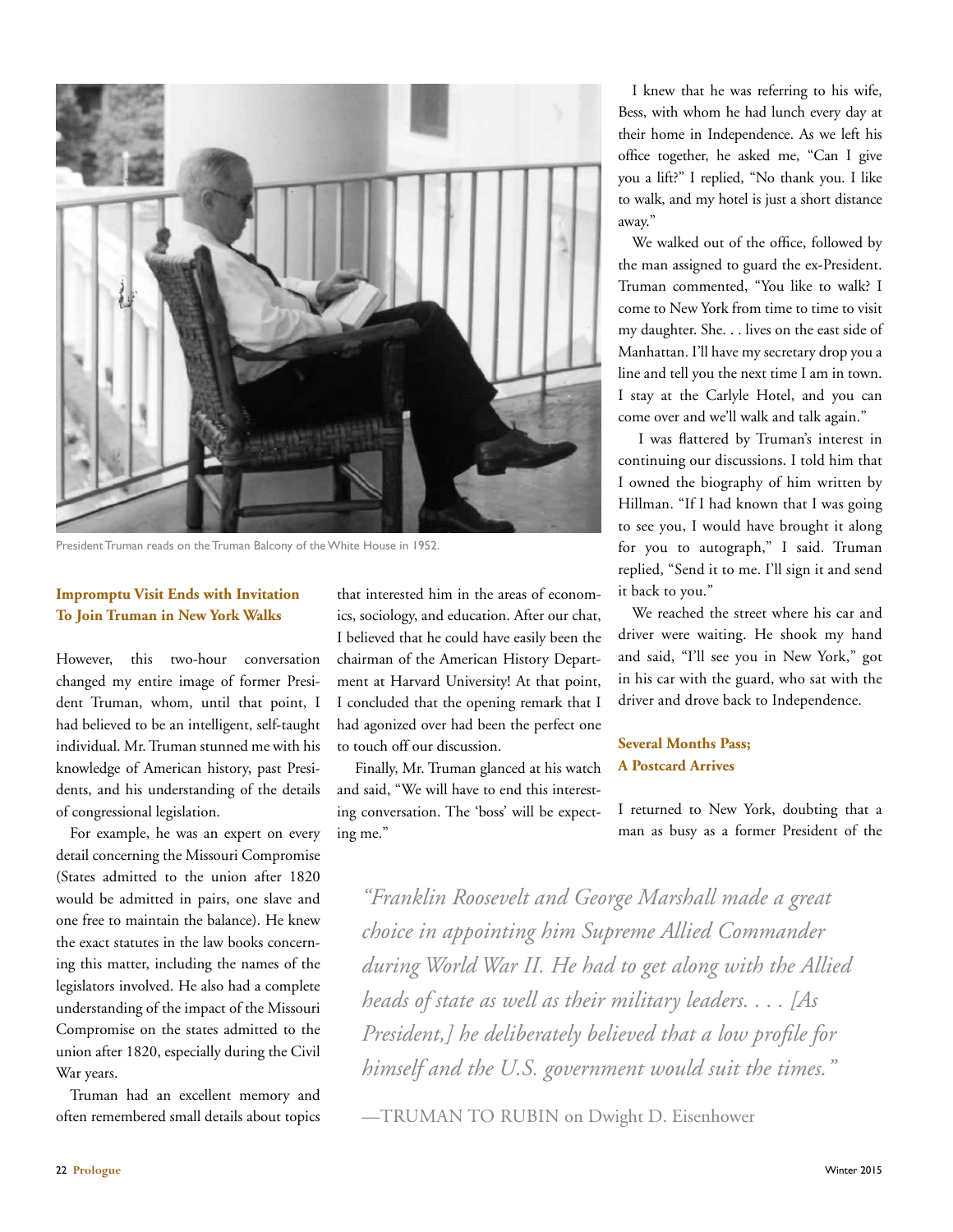

Truman (second from left) chats with the press as he takes a walk in New York City in 1962.

United States would really take the time to contact me again about walking with him. Nevertheless, the possibility of being Harry S. Truman's walking companion and discussing history and public affairs again was extremely appealing. Would it really happen? Would I get the invitation he had promised in Kansas City?

The answer to my questions came about two months after our meeting in Kansas City.

A simple postcard from Mr. Truman's secretary said, "Mr. Truman will be at the Car-



# **To learn more about. . .**

• Truman's post-presidency activities, go to the "Truman at 125" issue of *Prologue* at *www.archives. gov/publications/prologue/2009/spring/.*

- • Harry Truman's favorite pastime, go to *www.archives.gov/publications/ prologue/2003/spring/.*
- • The Truman Library and Museum in Independence, Missouri, go to *www. trumanlibrary.org.*

lyle Hotel on such and such dates. Please be down in the lobby at 7:00 a.m. Mr. Truman's walks usually last 30–40 minutes." On the date mentioned, I made certain that I was in the Carlyle lobby at least a few minutes before 7 since I was certainly not going to keep the former President waiting! Mr. Truman was in the habit of changing his walking routes every day, sometimes walking uptown or downtown on Madison Avenue, into Central Park or farther east to Park Avenue, Lexington Avenue, or Third or Second Avenues.

I was still having difficulty believing that an ordinary person like myself had the opportunity to talk with a former U.S. President and directly ask him the kinds of questions that a history buff like myself would ask. I thought of our first conversation in Kansas City and the wide range of topics we had covered, particularly about politics and the office of the President and its former occupants. I thought that it would be interesting, if these walks did indeed continue over time, to follow one subject at a time with me asking questions and

Mr. Truman doing most of the talking either off the cuff or answering and commenting on my questions.

Mr. Truman did not like small talk but loved to talk about current political issues along with past historical events. What Congress was or was not doing currently and what then-President Dwight Eisenhower was saying and the newspaper positions on the events of the day were topics of interest to him. I realized that Truman got early delivery of the *New York Times* and had already glanced through the paper before our walk began. I made a mental note that on any future walks, I would be sure to look through the paper as well, paying particular attention to what was happening in Washington, D.C., and noting any other world events that related to the United States.

# **Truman Boasts That He's Read Biographies of all U.S. Presidents**

Over time, we developed a routine of my asking him to comment on a broad question